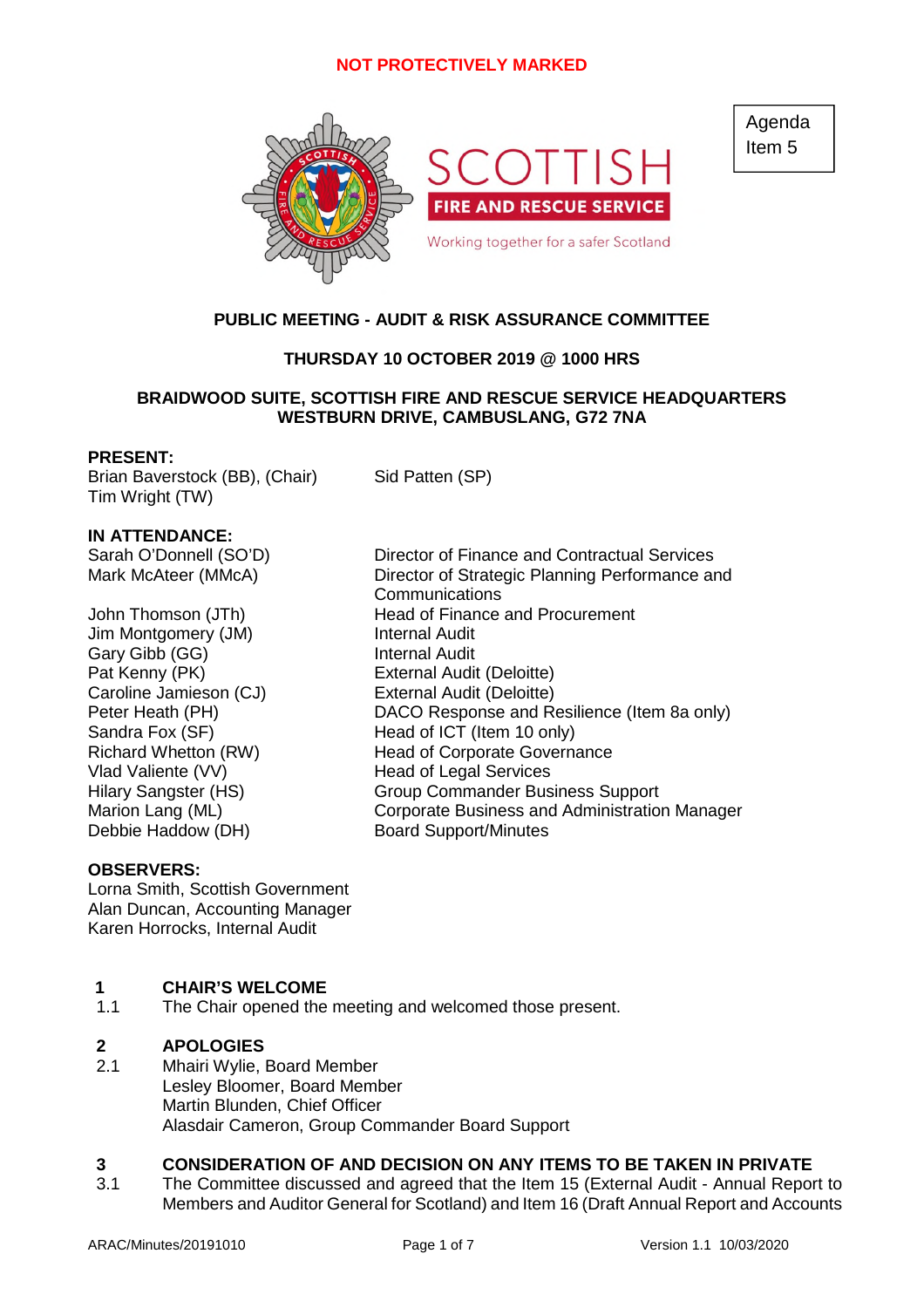2018/19) reports would be heard in private session due to confidential information not already in the public domain and being subject to restrictions relating to confidentiality in line with Standing Orders.

3.2 No further items were identified.

## **4 DECLARATION OF INTERESTS**

4.1 None.

## **5 MINUTES OF LAST PUBLIC MEETING: 26 JUNE 2019**

5.1 The minutes were approved as an accurate record.

## 5.2 **Matters Arising**

- 5.2.1 There were no matters arising.
- 5.3 **The minutes of the public meeting held on 26 June 2019 were approved as a true record of the meeting.**

## **6 ACTION LOG**

- 6.1 The Committee considered the action log:
- 6.1.1 **Item 8.1.4 – External Audit – Planning Reporting for Year Ending 31 March 2018 (27/03/2019)** – CJ continuing to pursue potential benchmarking opportunities and anticipated information could be provided in January 2020.
- 6.1.2 **Item 15.5 – PIF Audit Scotland: SFRS May 2019 Action Plan (26/06/2019)** – MMcA explained that reporting was currently out of cycle and that the report would be brought back to the Committee (March 2020).
- 6.2 **The Committee considered the action log and noted the updates**

#### **7** 7.1 **PERFORMANCE IMPROVEMENT FORUM (PIF) NEW DRAFT ACTION PLAN AUDIT SCOTLAND: THE SCOTTISH FIRE AND RESCUE SERVICE MAY 2018**

- MMcA reminded the Committee of the 5 key recommendations and the subsequent action plan developed to address these recommendations. It was anticipated that the action plan would be completed and signed off in March 2020. An updated position and explanation was provided in relation to the 3 amber actions.
- 7.2 **The Committee noted the verbal update.**

## **8 INTERNAL AUDIT**

## 8.1 **SFRS Internal Audit Progress Report 2019/20**

JM informed the Committee that the 2019/20 plan was underway however there was a risk of not being able to deliver the plan in full or on time, due to resource constraints. Discussions have taken place with SFRS management to identify mitigating actions. It has been proposed that one option might be to place reliance on the forthcoming Gateway Review of the Transformation Programme. Before this approach is pursued the Committee would need assurance that the scope of the Gateway Review would cover that which was planned in the Internal Audit Terms of Reference. It was further proposed that the Health, Safety and Welfare audit may be deferred due to the high probability that this will be included in the HMFSI Inspectorate 2020/21 plan (still to be confirmed). Following a recent procurement exercise, Ernst & Young have been appointed as a co-source partner for Internal Audit Services and, following discussions, could potentially provide resilience early 2020 at a cost to the Service.

8.2 The Committee noted that the key importance was being able to complete the 2019/20 plan to provide an adequate level of assurance and would seek advice from JM on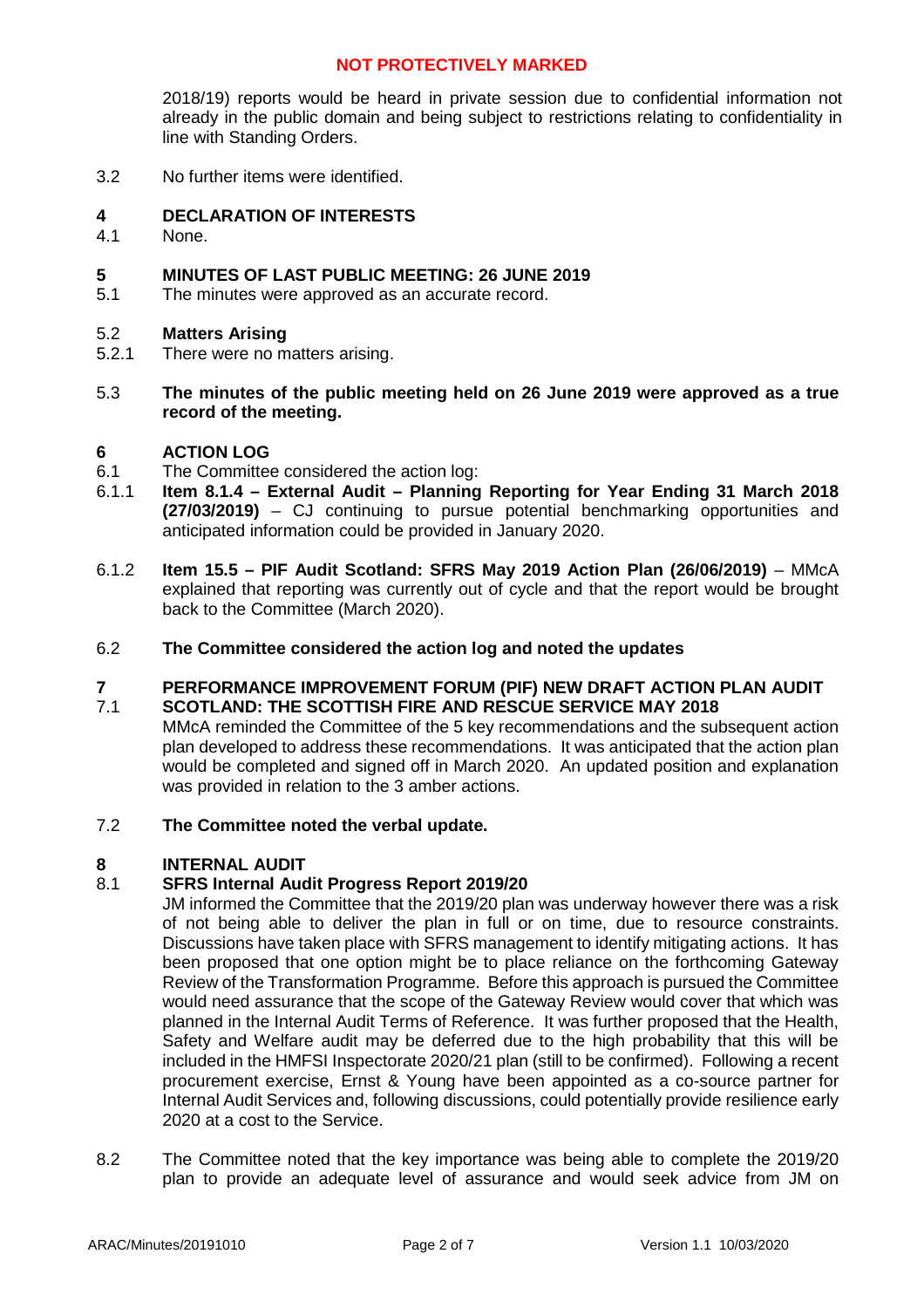identifying another audit should the Health, Safety and Welfare audit be removed from the 2019/20 plan.

- 8.3 GG provided a brief update in relation to the Risk Management audit and the Committee (through the Chair) requested that they were kept up to date with the proposed terms of reference.
- 8.4 It was agreed that further discussions with the Chair outwith the meeting were required to agree the changes to the audit programme and the outcomes would be reported back to the Committee.

## **ACTION: JM**

- 8.5 The Committee asked whether Internal Audit were concerned in relation to the timescales involved in actioning the outstanding recommendations. GG stated that there were no overall concerns and noted the improvement in progressing outstanding recommendations.
- 8.6 SO'D informed the Committee that Monthly Audit Follow Up meetings took place where timescales were decided and progress updates were provided. In relation to the outstanding action from the 2017/18 audit of ICT in relation to reviewing the existing staff complement within the ICT function, SO'D advised that a business case had been submitted requesting the creation of a cyber security team within ICT and an outcome is currently awaited.

## 8.7 **The Committee noted the progress report.**

### 8.9 **a) Water Planning Arrangements**

- 8.9.1 GG informed the Committee that the Water Planning Arrangement audit provided a limited assurance level with 7 recommendations. The following was highlighted:
	- Good operational relationship between the Service and Scottish Water with regular meetings to improve processes.
	- Revision and renewal of Service Level Agreement was required.
	- Inconsistent approach to inspection programme/reporting and hydrant operative practices.
	- Management response had been received by Internal Audit and would be captured within the follow up report.
- 8.9.2 VV advised that the revised Service Level Agreement (SLA) was being progressed, however, discussions were continuing to address ongoing and legacy issues in relation to repairs, procurement of services, liabilities, etc. The Committee noted the comments from VV, but expressed concern about the significant delay in getting an up-to-date SLA in place and urged that this was pursued as a matter of urgency.
- 8.9.3 In relation to recommendation 1 (address issues with liabilities), VV advised that the revised SLA had not been finalised due to legal interruption of duties and liability disputes, and that a consensus on "middle ground cases" liability needed to be agreed.
- 8.9.4 The Committee noted that the risk rating had not been adjusted despite the limited assurance findings of the audit report. Risk rating to be reviewed by DACO Heath.

**ACTION: SO'D**

## *(P Heath joined the meeting at 1055 hrs)*

8.9.5 The Committee sought assurance on the level of risk of the Service not meeting their statutory duties due to hydrants not working. PH advised that the likelihood of not locating a working hydrant within a reasonable distance in an urbanised area was highly unlikely.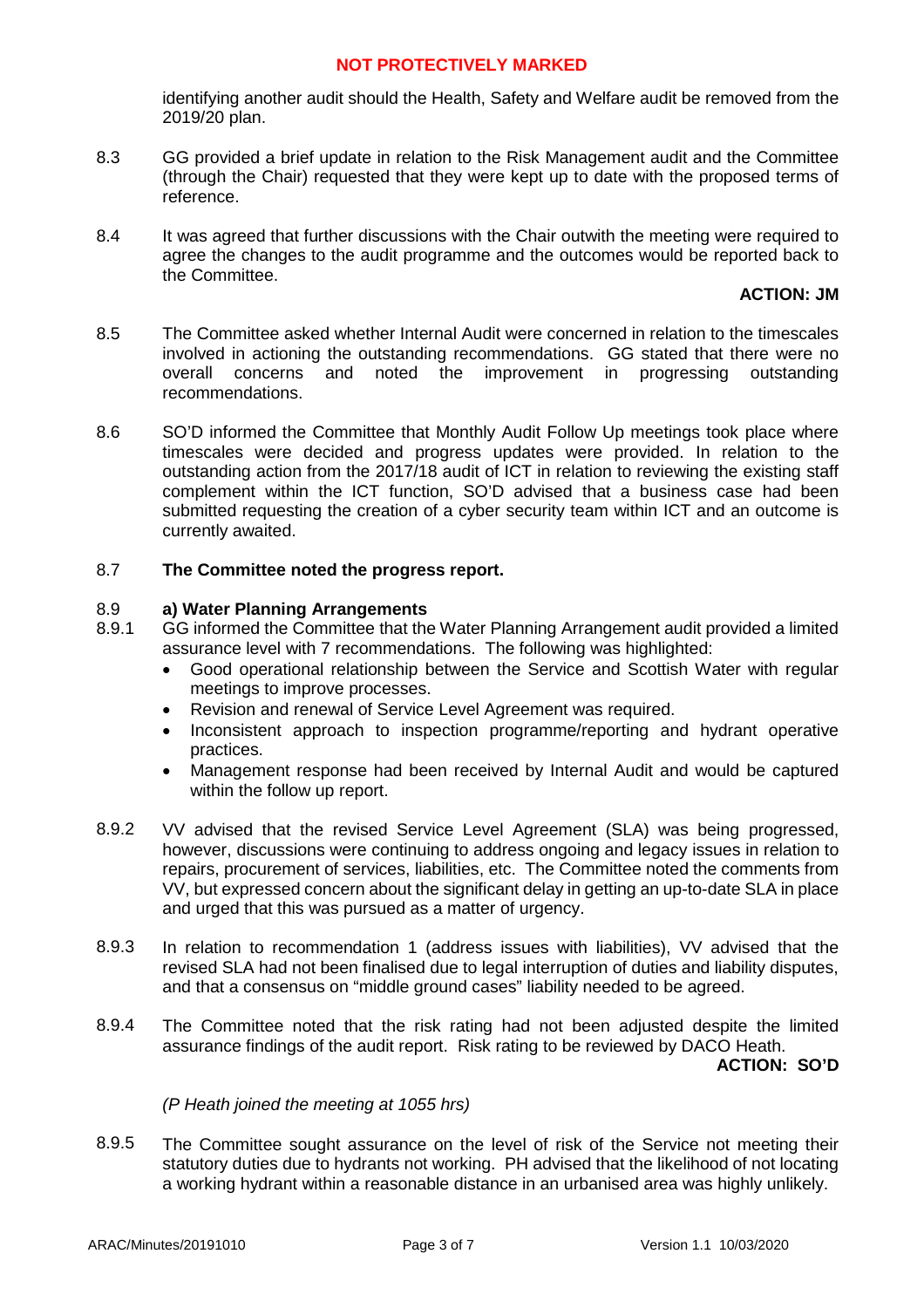- 8.9.6 PH provided a brief background and updated the Committee on progress being made:
	- Legacy agreements prior to the inception of the single service.
	- Working closely with Scottish Water to address and prioritise the backlog of repairs/maintenance.
	- Hydrant Operatives test and inspect hydrants used by the Service.
	- Discussions ongoing with Scottish Water relating to invoices containing additional/ unknown items.
	- Increased financial implications to address backlog.
	- Service Level Agreement/Memorandum of Understanding currently being developed.
- 8.9.7 The Committee commented on Risk CR1.7 (adequacy of water supply) remaining unchanged despite the outcomes of the audit report. PH assured the Committee that he was content that the risk has not increased but was in fact reducing due to the good progress being made with Scottish Water. PH stated that any issues with water supply were due to mains water pressure or other issues which were not linked with hydrant maintenance/defects. The Service had previously acknowledged this risk and rated it appropriately.
- 8.9.8 PH clarified that SFRS does not maintain hydrants beyond visual inspection, flow testing and functionality. Scottish Water is responsible for hydrant maintenance and sub contract to 3rd party companies, if appropriate. Thereafter, SFRS's role is to inspect and check that the work has been carried out satisfactorily to allow payment of invoices.

## 8.9.9 **The Committee noted the report including the verbal report and requested that it also goes to the Service Delivery Committee given the operational implications.**

*(P Heath left the meeting at 1110 hrs)*

## **9 INTERNAL AUDIT REPORTS – PROGRESS UPDATE**

- 9.1 **a) Update on Audit of Purchase Card Arrangements** JT presented an update on progress made against the recommendations in relation to the recent Purchasing Card Arrangements audit. The following key points were highlighted:
	- Investigation resulted in 60 individual cardholders being contacted and responses received.
	- Transactions reviewed and satisfied that no fraudulent activity took place.
	- Identified non-compliance with policy and procedures ie VAT receipts.
	- Increased awareness of policy by cardholders.
	- Recommendation 1 (DIPA) and 2 (review of purchase card holders) were complete.
	- Recommendation 4 transaction monitoring reports were being developed.
	- Remaining recommendations were being progressed and anticipated to be concluded by the end of October 2019.
- 9.2 JT confirmed that purchase cards would be removed, in line with Service Policy, if the cardholder does not adhere to the policy.
- 9.3 It was noted that some historical VAT receipts were not available, however, full explanations were provided justifying the purchase ie operational incident. Internal Audit have verified all responses to ensure they were acceptable.

## 9.4 **The Committee noted the report.**

*(S Fox joined the meeting at 1015 hrs)*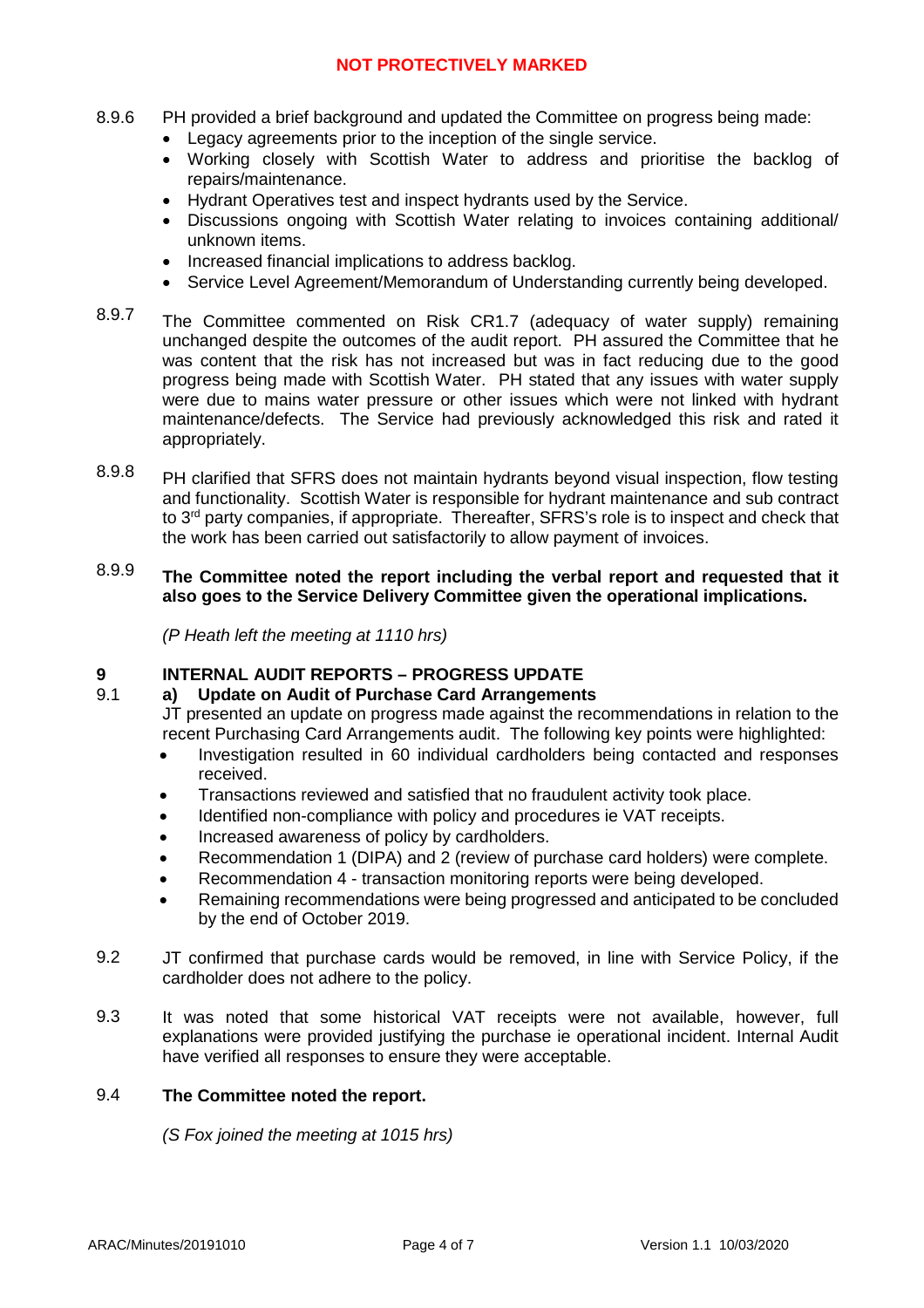# **10 AUDIT SCOTLAND REPORT – SCOTTISH PUBLIC PENSIONS AGENCY – PUBLIC SECTOR PENSIONS PROJECT**

- 10.1 SF presented the report to the Committee advising of a recent Audit Scotland report on the management of an IT system development project at the Scottish Public Pensions Agency (SPPA) and to consider whether there are any lessons which SFRS can learn from the issues highlighted. The following key areas were highlighted:
	- Background of the Public Sector Pensions project and subsequent closure of same.
	- Audit Scotland's 4 key messages from its review relating to preparation of a business case, changes to organisational leadership, ownership and management of the project, supplier's inability to deliver the system or meet milestones and financial implications.
- 10.2 In relation to Audit Scotland's 4 key messages, SF provided an update to the Committee:
	- Assurance provided that the Service has a robust business case process in place for all significant developments and are fully aware of guarding against 'Rolls Royce' standards, setting realistic timescales and the importance of business and technical expertise during procurement processes.
	- Consideration to be given to appoint individuals, particularly uniformed, for the lifetime of the project to ensure consistency.
	- Requirement for skilled/professional project managers within the Service.
	- Robust contract management processes for all major suppliers.
	- Use of clauses within tender stages to recover/withhold payment.
	- Robust project governance internally.
- 10.3 The Committee commented that capacity management and continuity of project management are wider organisational issues and should be addressed by the Strategic Leadership Team. SF stated that there was an annual work plan, based on a set of criteria, which was submitted to the Digital Steering Group for discussion, approval and flexing if necessary.
- 10.4 The Committee sought assurance on ensuring the competency of project managers within the Service. MMcA confirmed that the project management approach has been standardised and strengthened and continues to be improved. The role of the Programme Office is to provide support and challenge for project managers.
- 10.5 The Committee commented on the introduction and importance of the business case model. SO'D confirmed that the aim was for the business case model to be used for all material projects, highlighted governance routes and timings to inform budget and planning processes.
- 10.6 SO'D confirmed that the report had also been submitted to the Corporate Assurance Board.

### 10.7 **The Committee noted the report.**

*(S Fox left the meeting at 1155 hrs)*

## **11 AUDIT SCOTLAND FRAUD AND IRREGULARITY UPDATE 2018/19**

- 11.1 JT presented the report to the Committee advising of a recent Audit Scotland report on Fraud and Irregularity Update 2018/19, and to consider whether there are any lessons which SFRS can learn from the issues highlighted. The following key themes for improvement within the Service were highlighted:
	- Consideration for a Supplier portal within the New Finance and Asset Management System.
	- Review of income generating activities including charity income.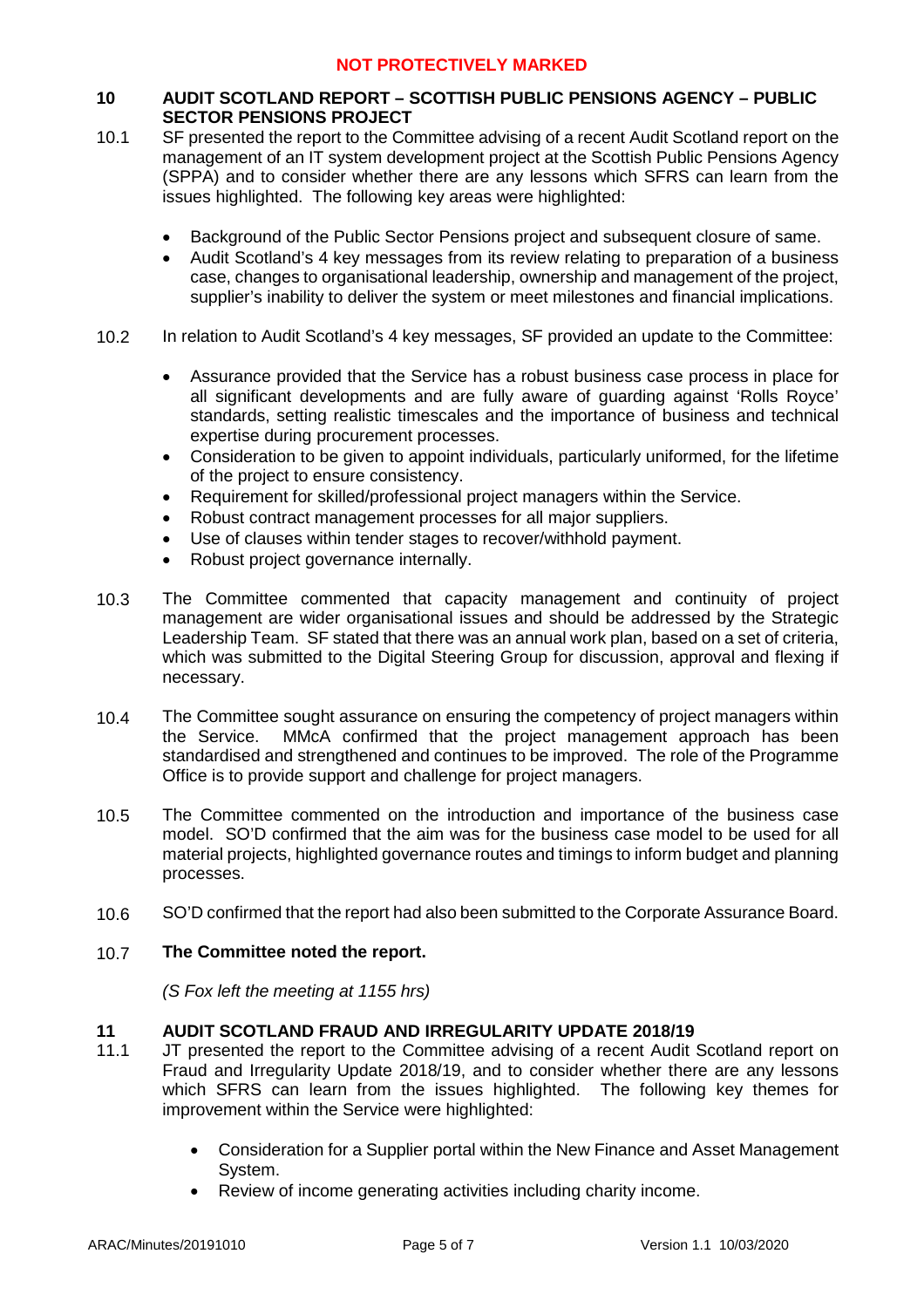- New verification team to focus on payroll verification.
- Maintenance of register of mobile assets and any subsequent transferring of same.
- Proposed new verification team to support verification of asset use.
- 11.2 The Committee commented on the failure to properly identify, record and bank charity monies. JT advised the Committee that the Service has a policy relating to charity income which outlines good practice, however, the collection of this money was the responsibility of the charity. The potential reputational risk for the Service was noted.
- 11.3 SO'D noted that work was ongoing in relation to identifying chargeable events in local areas.
- 11.4 The potential for a Fraud Risk audit to be undertaken would be discussed further outwith the meeting.

# **ACTION: SO'D**

## 11.5 **The Committee noted the report.**

*(The meeting broke at 1210 hrs and resumed at 1215 hrs)*

## **12 INTERNAL CONTROLS UPDATE**

### 12.1 **a) Strategic Risk Register**

SO'D presented the report on the Strategic Risk Register, as at October 2019 and highlighted:

- Details of the changes to the risk register.
- Further development required to link to the new Strategic Plan.
- Spotlight report on CR4.1 and CR4.4
- 12.2 In relation to CR6.3 (Workforce and Resourcing Plan) and CR6.4 (Senior Management Structure), the Committee asked whether it would be appropriate for these to be removed at this time. SO'D to discuss with the Risk Owners and highlight that the Committee's view was that whilst these risks were specific, the broader issues remain relevant.

## **ACTION: SO'D**

- 12.3 The Committee commented on the articulation of risks and the potential for this to be further improved going forward.
- 12.4 SO'D reminded the Committee of the annual risk appetite session at a future Board Strategy Day (January 2020).
- 12.5 The Committee acknowledged and appreciated the changes to the risk register. It was further noted that more succinct risks would be beneficial. It was agreed that a new risk register would be developed from the new Strategic Plan and taking cognisance of the existing risk register.
- 12.6 In relation to CR1.1a (Command and Control Mobilising System), it was noted that the Committee Level ownership was inaccurately recorded as Service Delivery and should be amended to Transformation and Major Projects.

## **ACTION: S'OD**

12.7 The Committee raised the role of the Board/Committee in identifying organisational risks and the engagement process for revisions to the register. The new risk register would be discussed and agreed at a future Strategy Day (January 2020). SO'D stated that removal/escalation of risk was the responsibility of the risk owners, with the oversight of the Strategic Leadership Team, and the Committee's role was to challenge and scrutinise such proposals.